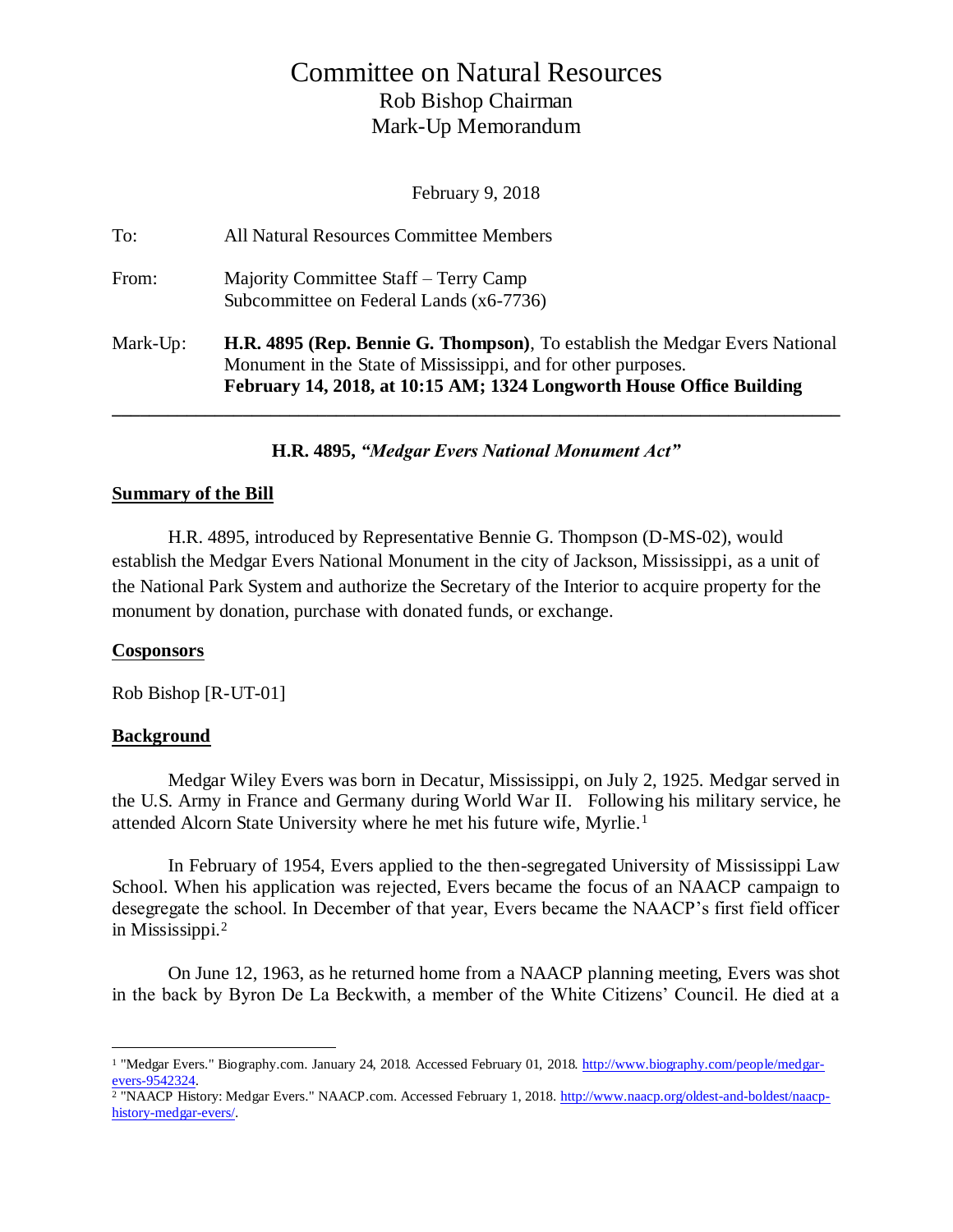local hospital less than an hour later and was buried with full military honors at Arlington National Cemetery.<sup>3</sup>

The widowed Mrs. Evers and her children continued to live in their home in Jackson, Mississippi, for a year after the murder of her husband, but given continued social unrest, Mrs. Evers decided that she and her family could not remain and relocated her family to California. Subsequently, she donated the house to Tougaloo College in Tougaloo, Mississippi. The home, now a museum operated by Tougaloo College, contains period furnishings, exhibits, and family photographs that honor Medgar Evers' legacy as one of the icons of the Civil Rights movement in America. <sup>4</sup> The home was listed on the National Register of Historic Places in 2000 and in 2017 was designated as a National Historic Landmark. <sup>5</sup> The Medgar Evers Historic District was added to the National Register of Historic Places in 2013.<sup>6</sup>



(Photo Credit: Jennifer Baughn, Mississippi Department of Archives and History)

The Board of Trustees of Tougaloo College is interested in donating the Evers home to the National Park Service and has written in support of this legislation. Last year, through Public Law 115-31, Congress authorized the Secretary of the Interior to conduct special resource studies of significant civil rights sites in the State of Mississippi, one of which was the Medgar Evers home.

 Legislative Hearing on H.R. 959 Before the Subcommittee on Federal Lands, United States House of Representatives, 114th Cong. (2015) (statement of Karen E. Mouritsen, Deputy Assistant Director, Energy, Minerals, and Realty Management – BLM). "Interior Department Announces 24 New National Historic Landmarks." DOI.gov. January 11, 2017. Accessed February 1, [. https://www.doi.gov/pressreleases/interior-department-announces-24-new-national-historic-landmarks.](https://www.doi.gov/pressreleases/interior-department-announces-24-new-national-historic-landmarks)

<sup>6</sup> "Medgar Evers Historic District." National Parks Service. Accessed February 01, 2018. [https://www.nps.gov/nr/feature/places/13000737.htm.](https://www.nps.gov/nr/feature/places/13000737.htm)

 $\overline{a}$ 3 *Id.*